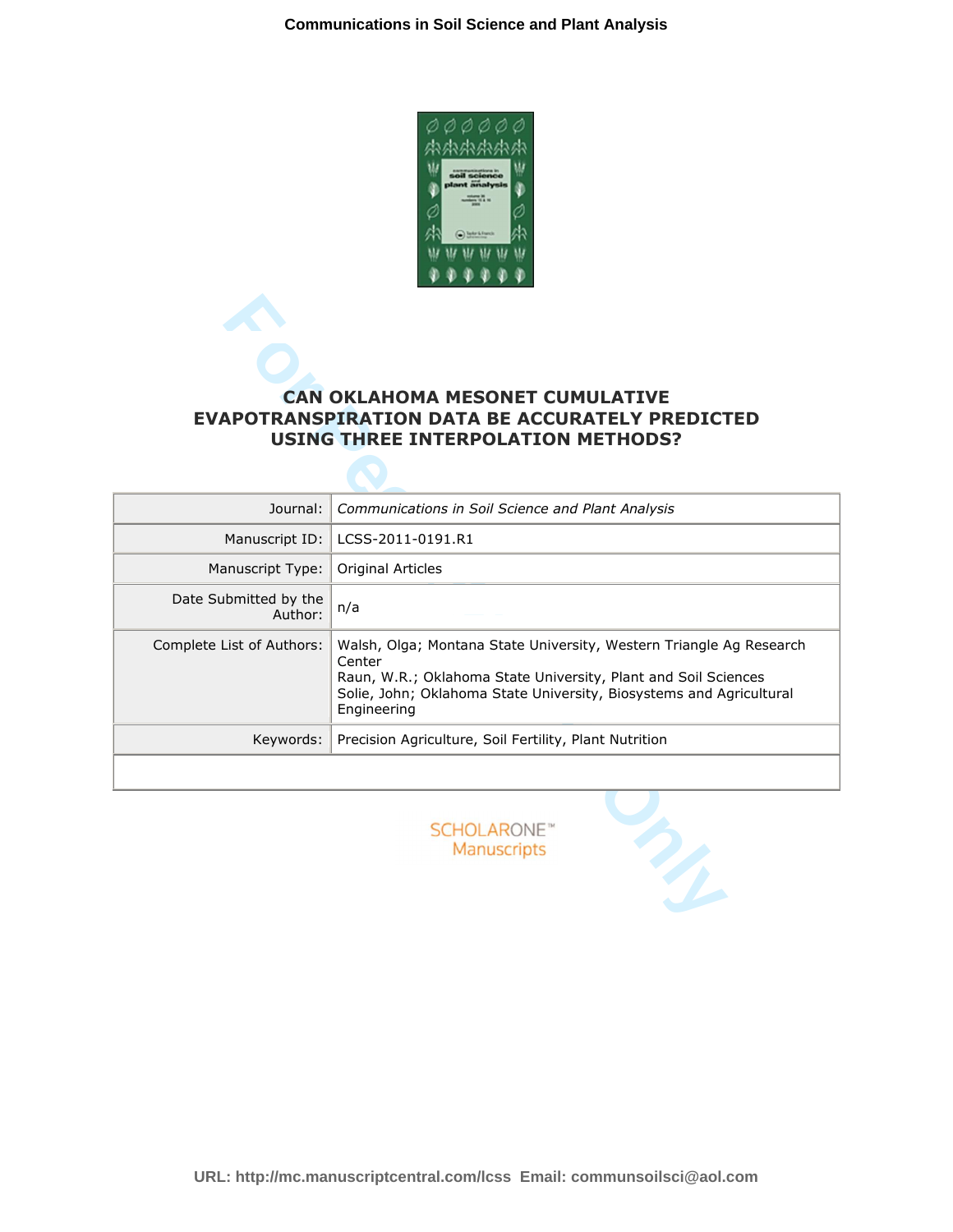Article Title: Can Oklahoma Mesonet cumulative evapotranspiration data be accurately predicted using three interpolation methods?

Journal name: Communications in Soil Science and Plant Analysis

**Formal Addition:** Management, institution: Montana State Univertiana Agricultural Research Station, address: Western Triangle A<br>
Formal: olga.walsh@montana.edu.<br>
and details of all co-authors of the paper:<br>
and details of The full name and details of the corresponding author: full name: Dr. Olga S. Walsh, title: Assistant Professor of Soil Nutrient Management, institution: Montana State University, department: Montana Agricultural Research Station, address: Western Triangle Agricultural Research Center, 9546 Old Shelby road, Conrad, MT 59425, telephone: 406-278-7707, fax: 406-278-7797, e-mail: olga.walsh@montana.edu.

The full names and details of all co-authors of the paper:

- 1. full name: Dr. William R. Raun, title: Professor of Plant and Soil Sciences, institution: Oklahoma State University, department: Plant and Soil Sciences, address: 044 N. Agricultural Hall, Stillwater, OK 74078, telephone: 405-744-6414, fax: 405-744-5269, email: bill.raun@okstate.edu.
- 2. full name: Dr. John B. Solie, title: Professor of Agricultural Engineering, institution: Oklahoma State University, department: Biosystems and Agricultural Engineering, address: 111 Agricultural Hall, Stillwater, OK 74078, telephone: 405-744-7893, fax: 405- 744-6059, e-mail: jsolie@okstate.edu.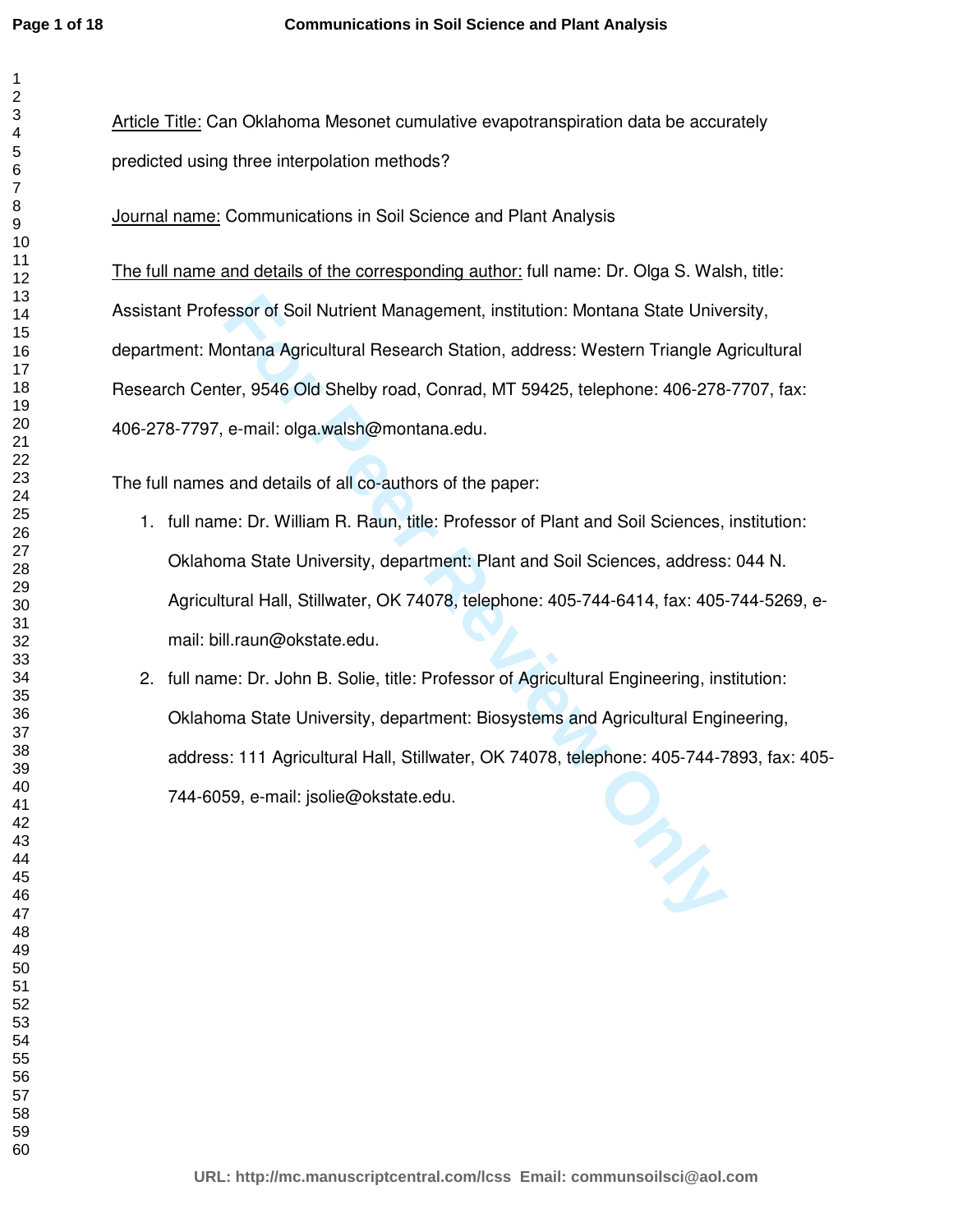## **CAN OKLAHOMA MESONET CUMULATIVE EVAPOTRANSPIRATION DATA BE ACCURATELY PREDICTED USING THREE INTERPOLATION METHODS?**

**O. S. Walsh, J.B. Solie, and W.R. Raun** 

#### **ABSTRACT**

Mesonet, an automated statewide system of 115 remote meteorol<br>
vations through an interactive web site – www.mesonet.org. Precis<br>
mate winter wheat grain yield potential mid-season which in turn ha<br>
ilizer use efficiency. The Oklahoma Mesonet, an automated statewide system of 115 remote meteorological stations, provides observations through an interactive web site – www.mesonet.org. Precision sensing enables to estimate winter wheat grain yield potential mid-season which in turn has a potential to increase fertilizer use efficiency. Knowing cumulative evapotranspiration could help to improve the accuracy of yield potential prediction. We evaluated how well the evapotranspiration value of a chosen test station can be predicted from values of surrounding Oklahoma Mesonet stations using the Nearest Neighbor, Local Average, and the Inverted Weighted Distance methods. All three interpolation methods enabled to accurately predict the actual cumulative evapotranspiration value at the test Oklahoma Mesonet station. The Nearest Neighbor method is the easiest and the quickest interpolation method, it also proved the most accurate ( $R^2$ =0.98). Results of this paper underline the value of Oklahoma Mesonet weather data to Oklahoma crop producers for improved fertilizer use efficiency.

#### **INTRODUCTION**

Precision sensing techniques using optical active-light hand-held GreenSeeker<sup>™</sup> sensor developed at Oklahoma State University (OSU) in conjunction with N-Tech Industries enable to estimate winter wheat grain yield potential (YP) mid-season. GreenSeeker<sup>TM</sup> sensors are used to measure crop canopy reflectance and calculate Normalized Difference Vegetative Index (NDVI). The YP predicted mid-season enables to generate accurate fertilizer topdress recommendations based on nutrient status of the crop. This approach has a great potential to increase fertilizer use efficiency because fertilizer rates are adjusted depending on the actual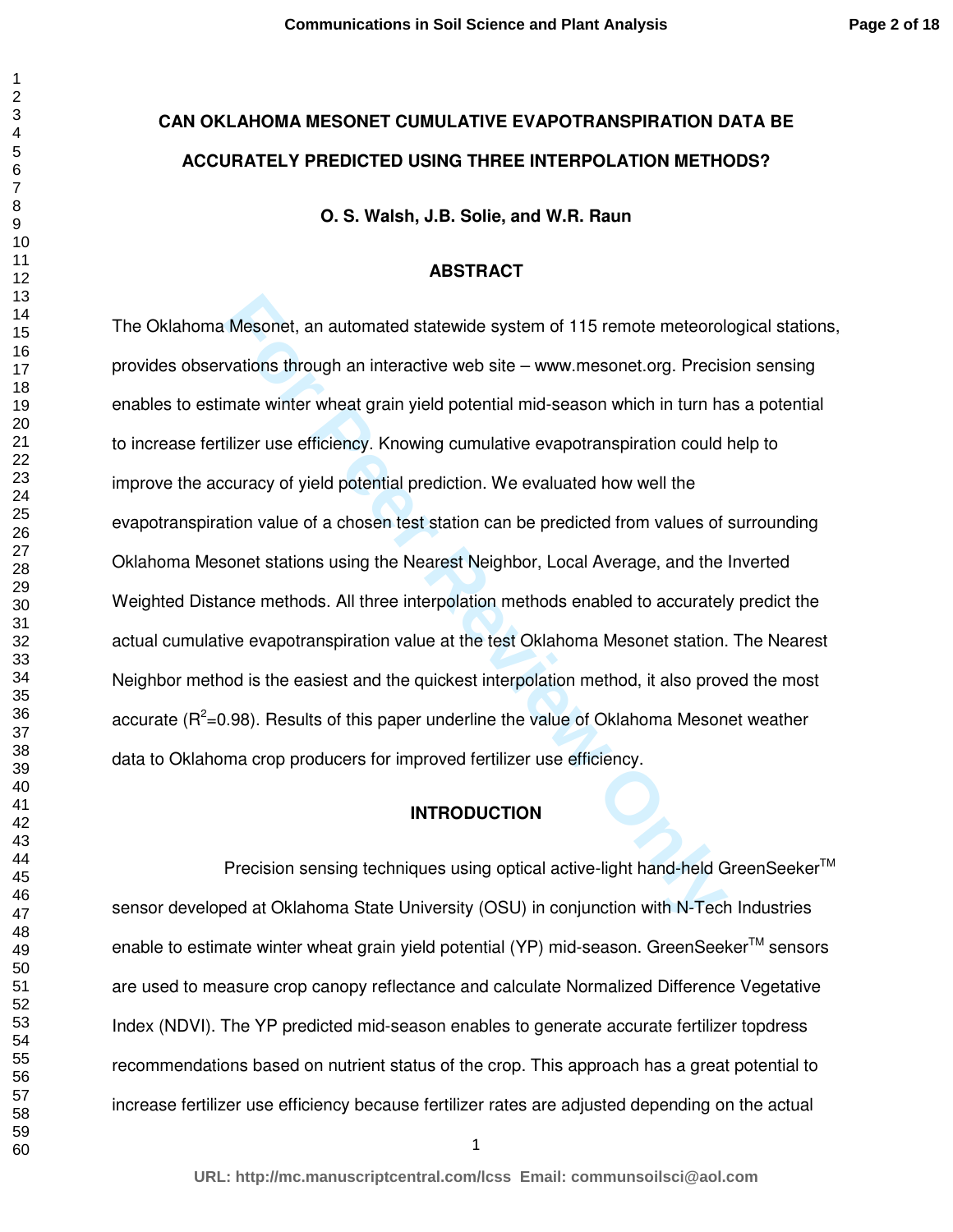crop need. Evapotransipiration (ET) – is the total amount of soil water used for transpiration by the plants plus evaporation from the soil surface (Irmak and Haman, 2003). The crop ET indicates the amount of water utilized by the crop and its environment. Preliminary data analysis of winter wheat yield data collected from OSU long-term experiments combined with ET data obtained from Oklahoma Mesonet suggested that cumulative ET beginning 30 days prior to planting through first two to three months of the cropping season could be used to improve the accuracy of YP prediction in winter wheat (Dr. J.B. Solie and Dr. W.R. Raun, personal communication, 2009). The following question should be addressed if crop producers are to use Oklahoma Mesonet cumulative ET data to estimate winter wheat YP in their fields: what ET values can be used when a producer's farm is located between the Mesonet stations?

Approximately 115 Mesonet stations are located state-wide (Figure 1) within 20 to 30 miles of each other with at least one station situated in each of Oklahoma's counties (www.mesonet.org, 2008). Daily ET data is available to researchers and crop producers on the Oklahoma Mesonet site (http://agweather.mesonet.org/index.php/data/section/crop).

th first two to three months of the cropping season could be used to<br>
P prediction in winter wheat (Dr. J.B. Solie and Dr. W.R. Raun, pers<br>
1, 2009). The following question should be addressed if crop production<br>
solvent c Interpolation is used to estimate unknown values based on measured surrounding values. Three interpolation techniques - Nearest Neighbor, Local Average and Inverse Weighted Distance – are commonly used for prediction of missing values that vary spatially. Nearest Neighbor method implies using the value of the nearest measurement to the unknown value to be estimated. If several values are located at the same distance, the average of those values is used. Local Average method entails using an average of all known values within a predetermined distance from an unknown value. Inverse Weighted Distance interpolation implies that all known values are weighted by the inverse of their distance from the missing value. The unknown value is interpolated by calculating the sum of the weighted values divided by the sum of the weights. The objective of this paper is to evaluate how well the ET value of a chosen test station can be predicted from known cumulative ET values of surrounding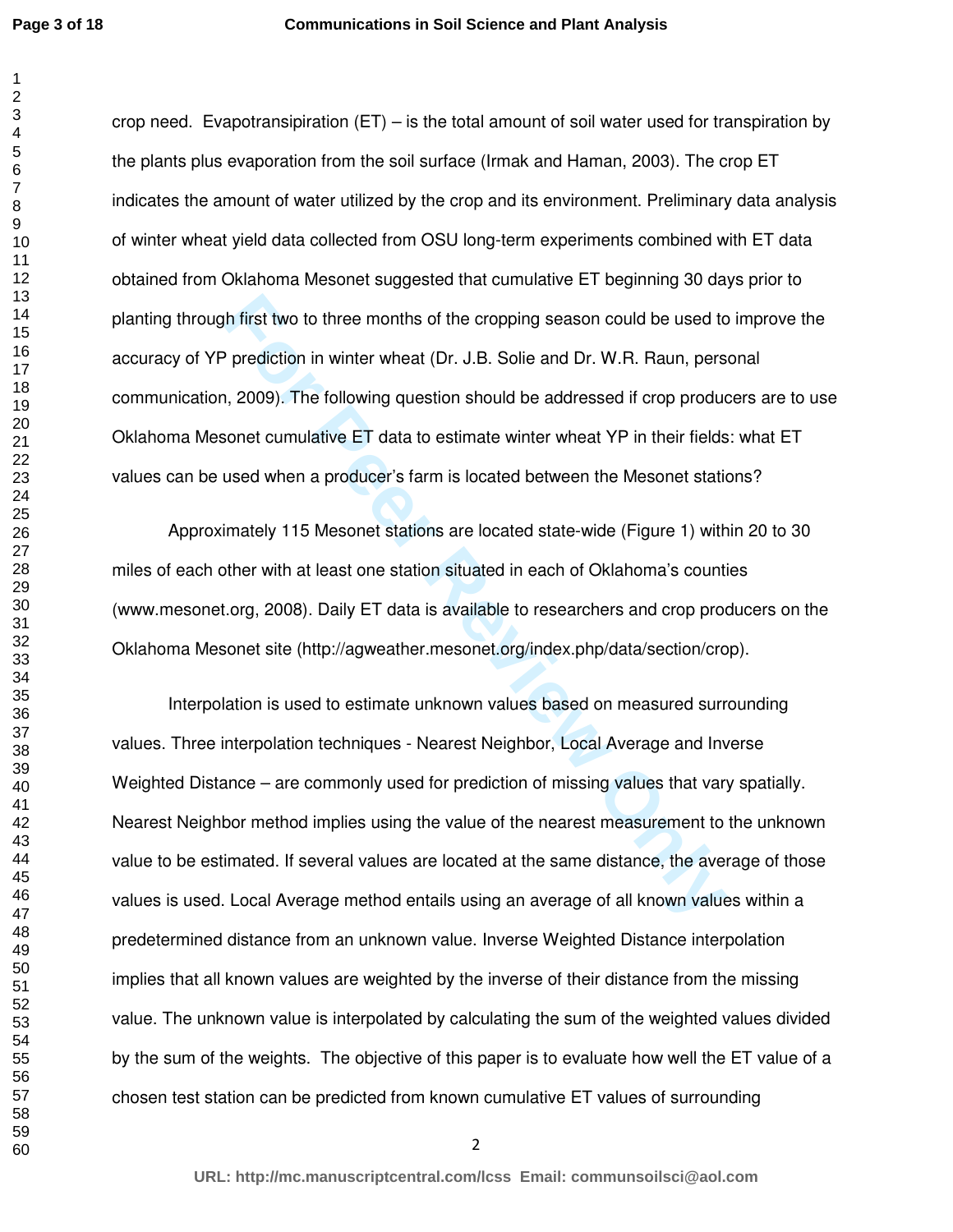Oklahoma Mesonet stations using the Nearest Neighbor, Local Average, and the Inverted Weighted Distance methods.

#### **MATERIALS AND METHODS**

oma (35° 52' 49" N and 97° 54' 40" W) was chosen as a test station<br>the following reasons. First (considering agronomy), Kingfisher co<br>f the primary winter wheat growing area of Oklahoma. Second (con<br>d data point availabili The Mesonet station # 54 (KING) located 2.0 miles North East of Kingfisher, Kingfisher county, Oklahoma (35° 52' 49" N and 97° 54' 40" W) was chosen as a test station. This station was chosen for the following reasons. First (considering agronomy), Kingfisher county is located in the middle of the primary winter wheat growing area of Oklahoma. Second (considering geography and data point availability), the Kingfisher station is situated relatively far away from the Oklahoma state border, with multiple Mesonet stations on each side. Total of 14 OKLAHOMA MESONET stations were included in the analysis (Table 1). Using latitude and longitude provided at http://www.mesonet.org/, the distances from the Mesonet stations to Kingfisher station were calculated using software (Byers, 1997) available at: http://www.chemical-ecology.net/java/lat-long.htm. Cumulative ET data for period of four months (October 1 through January 31) for five cropping years (2003-2004 through 2007-2008) were included in the analysis using all three interpolation methods.

The Nearest Neighbor interpolation method implies predicting an unknown value by averaging the known values of the nearest neighbors. For the Nearest Neighbor interpolation, cumulative ET data from KING and three Oklahoma Mesonet stations within 30 mile radius were analyzed. The average value of cumulative ET for three nearest adjacent Oklahoma Mesonet stations surrounding KING was used to correlate with the value of cumulative ET for the KING station.

 The Local Average interpolation method entails predicting a missing or unknown value by averaging all the known values within a specified radius. For the Local Average interpolation, cumulative ET data from KING and seven Oklahoma Mesonet stations within 40 mile radius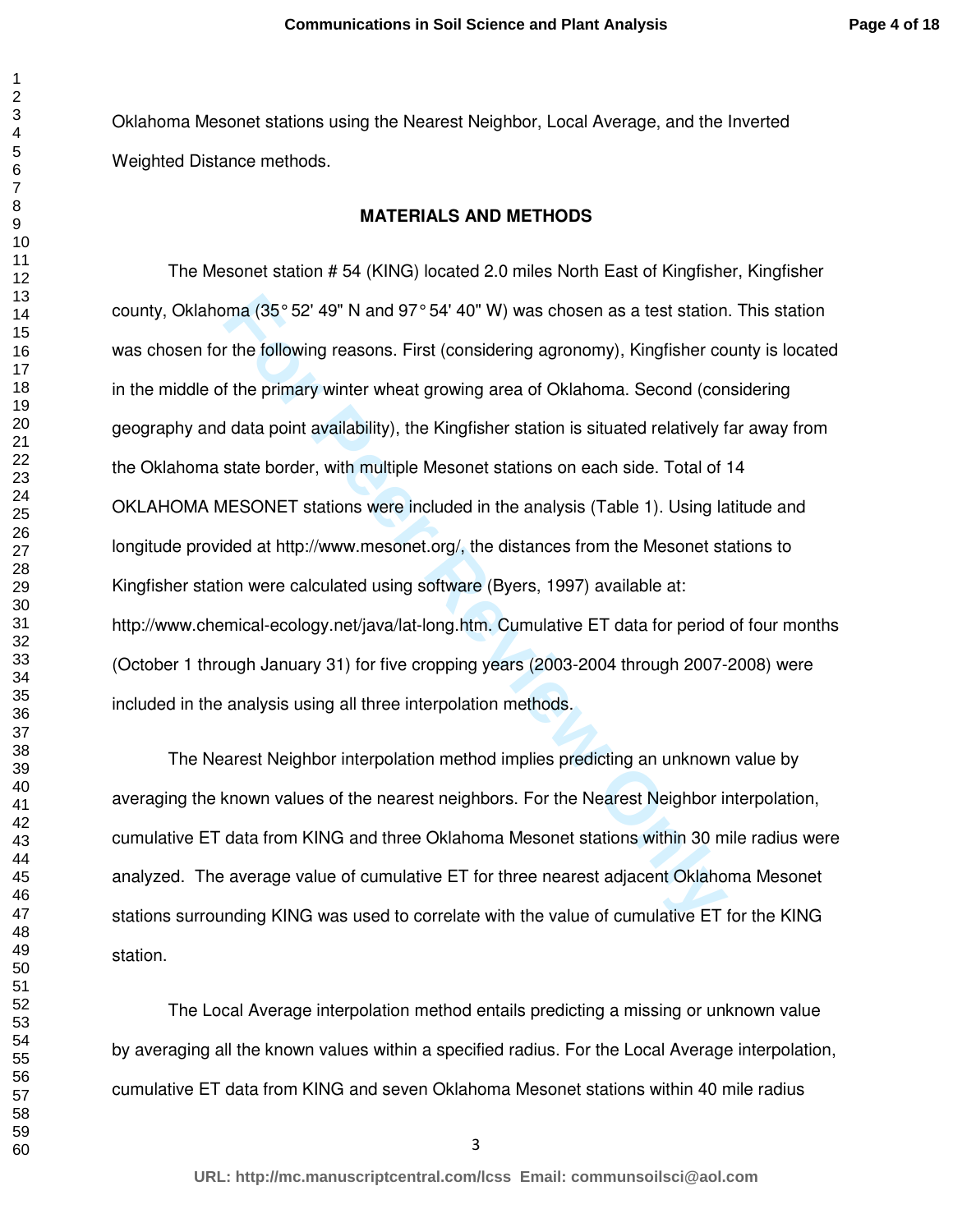were analyzed. The average value of cumulative ET for seven Oklahoma Mesonet stations surrounding KING (the nearest neighbors) was used to correlate with the value of cumulative ET for the KING station.

ssing value by analyzing the neignboring known values within a celevith the Nearest Neighbor method, the known neighboring values<br>ed, but weighted based on their distance from the unknown value to<br>implies that the importan The Inverted Weighted Distance interpolation method also involves predicting an unknown or missing value by analyzing the neighboring known values within a certain radius. However, unlike with the Nearest Neighbor method, the known neighboring values are not simply averaged, but weighted based on their distance from the unknown value to be predicted. This approach implies that the importance (weight) of the nearby values is proportionate to their distance from the unknown value: the closer the known value to the missing value being predicted - the greater the weight that is assigned to its value. Then, the missing value is calculated as the sum of the weighted values divided by the sum of the assigned weights. For the Inverted Weighted Distance interpolation, cumulative ET data from KING and 14 Oklahoma Mesonet stations within 50 mile radius were analyzed. The stations located within 25 miles (MRSH, GUTH, and ELRE) from the test station were assigned the weight of 1, those located 25 to 37.5 miles from the KING station (WATO and LAHO) – the weight of 0.75, and, finally, those situated 37.5 to 50 mile radius – the weight of 0.5.

#### **RESULTS AND DISCUSSION**

 Figures 2, 3, 4, 5, and 6 show the cumulative ET values for analyzed Oklahoma Mesonet stations located within 40 mile radius from the KING test station for five consecutive cropping seasons. The cumulative ET tended to be higher for WATO station in all five cropping seasons, while ET for all other stations were comparable within any given year. Temporal variability in cumulative ET was apparent when comparing cropping seasons. Specifically, cumulative ET values were lower for all Oklahoma Mesonet stations in 2004-2005 cropping season (ranging from 4.6 in to 5.7 in) (Figure 3), and relatively higher in 2005-2006 cropping season (8.5 in to 10.2 in) (Figure 4). Other three growing seasons had similar cumulative ET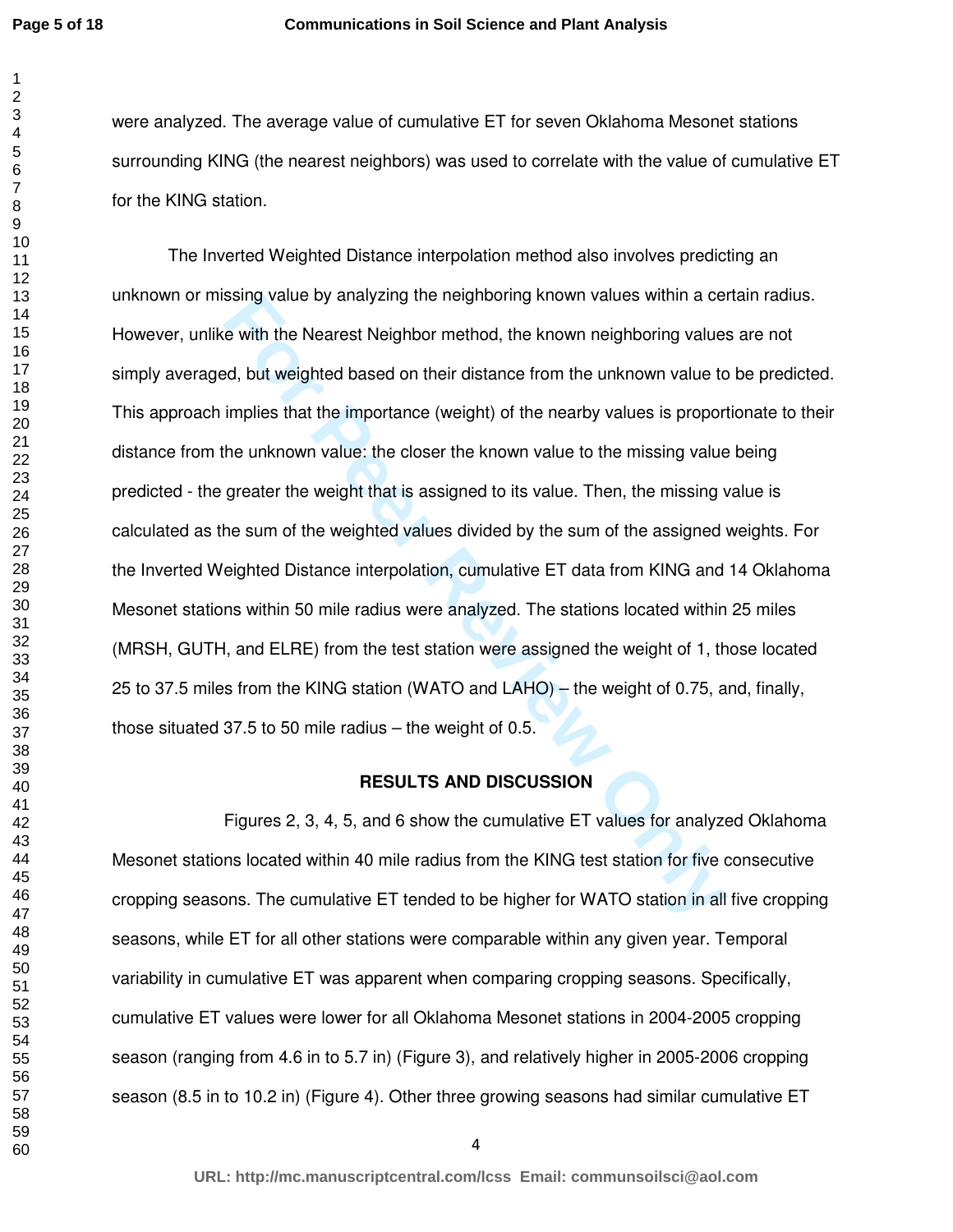values for all evaluated Oklahoma Mesonet stations. It is important to notice that cumulative ET values were very similar for the KING station and SPEN station (located the farther away - 40 miles - compared to other Oklahoma Mesonet stations analyzed) for in four of five cropping seasons.

Figures 7, 8, and 9 show the relationship between the cumulative ET at KING Oklahoma Mesonet station calculated using known ET values obtained from Oklahoma Mesonet database (actual ET) and the cumulative ET values predicted using three interpolation methods - Nearest Neighbor, Local Average, and the Inverted Weighted Distance – respectably (interpolated ET).

*F*, 8, and 9 show the relationship between the cumulative ET at N1<br>
n calculated using known ET values obtained from Oklahoma Mesc<br>
different cumulative ET values predicted using three interpolation meth<br>
all Average, an The actual cumulative ET at KING was strongly correlated ( $R^2$ =0.98) with the cumulative ET determined using the Nearest Neighbor interpolation and ET data from three nearest neighboring Oklahoma Mesonet stations (MRSH, GUTH, and ELRE) (Figure 7). This shows that the missing or unknown cumulative ET value can be predicted with 98% accuracy using the Nearest Neighbor interpolation method.

The Local Average interpolation enabled to estimate the actual cumulative ET value with 97% accuracy. The actual cumulative ET at test station was strongly correlated ( $R^2$ =0.97) with the cumulative ET determined using the Local Average method and ET data for seven adjacent Mesonet stations (MRSH, GUTH, ELRE, WATO, LAHO, BREC, and SPEN) (Figure 8).

The actual cumulative ET at test station was also strongly correlated ( $R^2$ =0.89) with the cumulative ET value calculated with the Inverted Weighted Distance method using ET data for thirteen Mesonet stations within the 50 miles radius (MRSH, GUTH, ELRE, WATO, LAHO, BREC, SPEN, MARE, MINC, HINT, FAIR, STIL, and PERK) (Figure 9). This result indicates that using the Inverted Weighted Distance interpolation enables to predict an unknown cumulative ET value with 89% accuracy.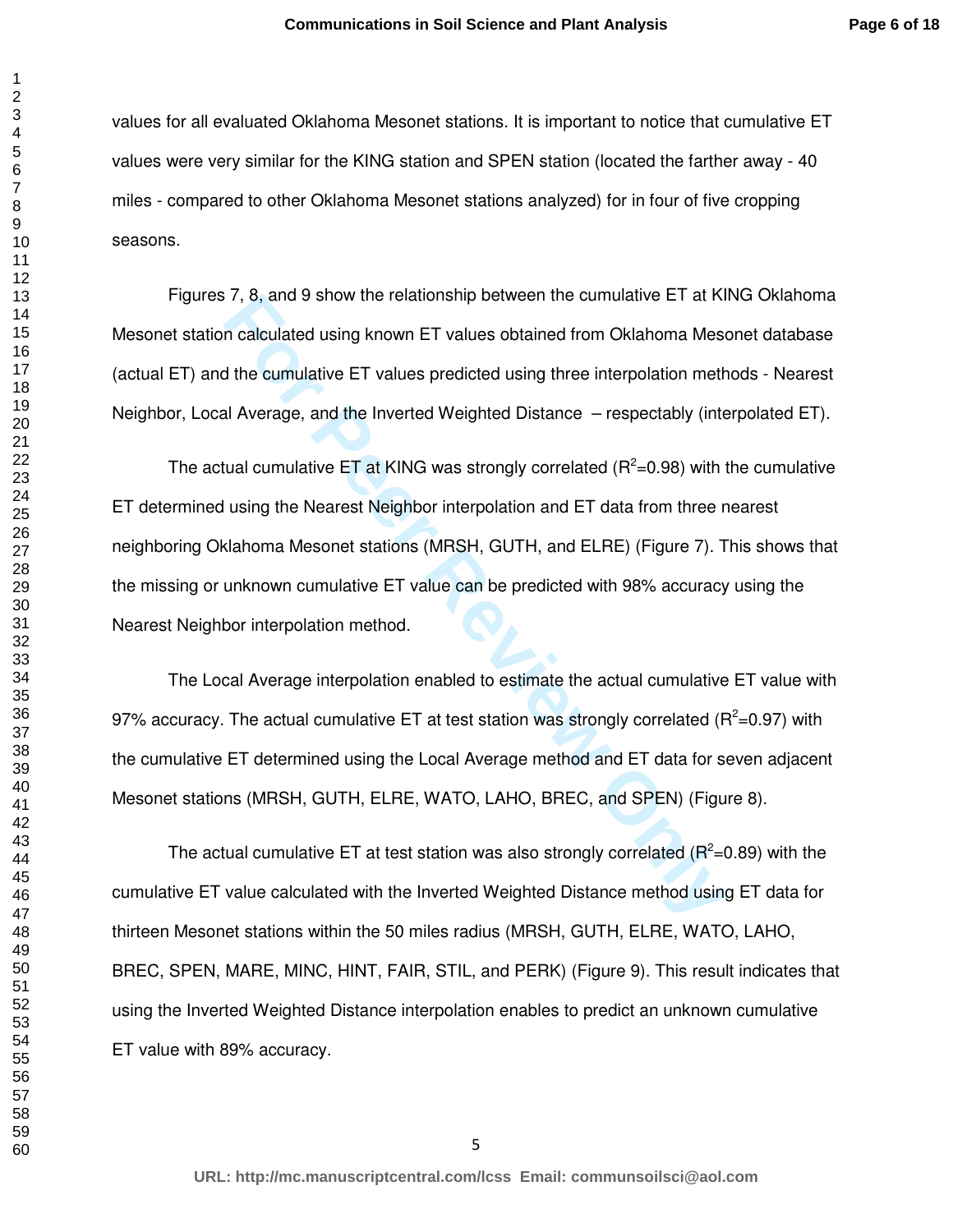## **CONCLUSION**

values or surrounding Okianoma Mesonet stations. All three interpret<br>
For Neighbor, Local Average, and the Inverted Weighted Distance)<br>
dict the actual cumulative ET value at the test Oklahoma Mesonet s<br>
f cumulative ET da The analysis of data for 5 consecutive cropping seasons showed that if a crop producer wants to use Oklahoma Mesonet cumulative ET data for estimation of winter wheat YP, the cumulative ET value for his particular field could be accurately estimated using the known cumulative ET values of surrounding Oklahoma Mesonet stations. All three interpolation methods (Nearest Neighbor, Local Average, and the Inverted Weighted Distance) enabled to accurately predict the actual cumulative ET value at the test Oklahoma Mesonet station (KING). The analysis of cumulative ET data showed that the Nearest Neighbor interpolation method could be the most appropriate for prediction of an unknown cumulative ET value for a point located between the Oklahoma Mesonet stations. The Nearest Neighbor method is the easiest and the quickest interpolation method, but also proved the most accurate ( $R^2$ =0.98). Results of this paper underline the value of Oklahoma Mesonet weather data to Oklahoma crop producers for improved fertilizer use efficiency.

## **TABLES**

**Table 1.** Mesonet station, station ID's and distance (in miles) to Kingfisher Oklahoma Mesonet station.

### **FIGURES**

**Figure 1.** Location of Oklahoma Mesonet stations with ID's. Source: Oklahoma Mesonet, 2008. Oklahoma Mesonet. Overview. Available at: http://www.mesonet.org/. Last accessed: 01-19- 2011.

**Figure 2.** Cumulative evapotranspiration values for the test station (KING) and for seven neighboring Oklahoma Mesonet stations (MRSH, GUTH, ELRE, WATO, LAHO, BREC, and SPEN) located within 40 mile radius, October 1 – January 31, for 2003-2004 cropping season.

**Figure 3.** Cumulative evapotranspiration values for the test station (KING) and for seven neighboring Oklahoma Mesonet stations (MRSH, GUTH, ELRE, WATO, LAHO, BREC, and SPEN) located within 40 mile radius, October 1 – January 31, for 2004-2005 cropping season.

**Figure 4.** Cumulative evapotranspiration values for the test station (KING) and for seven neighboring Oklahoma Mesonet stations (MRSH, GUTH, ELRE, WATO, LAHO, BREC, and SPEN) located within 40 mile radius, October 1 – January 31, for 2005-2006 cropping season.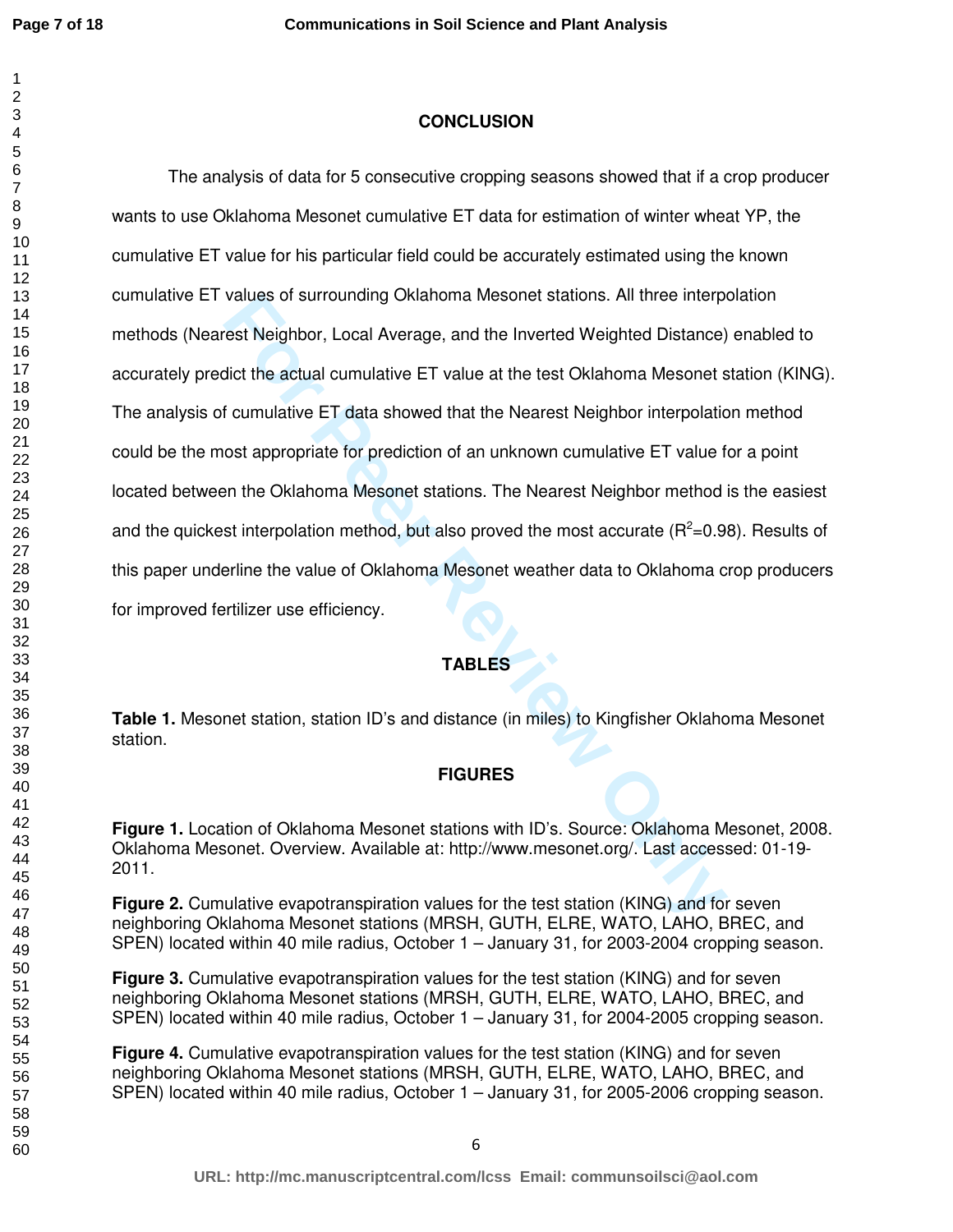**Figure 5.** Cumulative evapotranspiration values for the test station (KING) and for seven neighboring Oklahoma Mesonet stations (MRSH, GUTH, ELRE, WATO, LAHO, BREC, and SPEN) located within 40 mile radius, October 1 – January 31, for 2006-2007 cropping season.

**Figure 6.** Cumulative evapotranspiration values for the test station (KING) and for seven neighboring Oklahoma Mesonet stations (MRSH, GUTH, ELRE, WATO, LAHO, BREC, and SPEN) located within 40 mile radius, October 1 – January 31, for 2007-2008 cropping season.

**Figure 7.** The relationship between measured cumulative evapotranspiration at test station (KING) and the cumulative evapotranspiration for KING station calculated using the Nearest Neighbor interpolation method and evatranspiration data for three nearest neighboring Oklahoma Mesonet stations (MRSH, GUTH, and ELRE) located within 25 mile radius, October 1 – January 31, 2003-2004 through 2007-2008 cropping seasons.

For the matter exportancy incomparation of virtue a statom catcolated daring the cannot according method and evaluanspiration data for three nearest neighbored stations (MRSH, GUTH, and ELRE) located within 25 mile radio a **Figure 9.** The relationship between measured cumulative evapotranspiration at test station (KING) and the cumulative evatranspiration at KING station calculated using the Inverted Weighted Distance interpolation method and evatranspiration data for thirteen adjacent Oklahoma Mesonet stations located within 50 mile radius, October 1 – January 31, 2003-2004 through 2007-2008 cropping seasons.

**Figure 8.** The relationship between measured cumulative evapotranspiration at test station (KING) and the cumulative evapotranspiration for KING station calculated using the Local Average interpolation method and evatranspiration data for seven adjacent Oklahoma Mesonet stations (MRSH, GUTH, ELRE, WATO, LAHO, BREC, and SPEN) located within 40 mile radius, October 1 – January 31, 2003-2004 through 2007-2008 cropping seasons.

## **REFERENCES**

- Byers, J.A. 1997. Surface distance between two points of latitude and longitude. Available
	- at: http://www.chemical-ecology.net/java/lat-long.htm. Last accessed: 05-11-2011.
- Irmak, S., and D.Z. Haman. 2003. Evapotranspiration: potential or reference? IFAS

Extension. University of Florida. Available at:

http://edis.ifas.ufl.edu/pdffiles/AE/AE25600.pdf. Last accessed: 05-11-2011.

• www.mesonet.org. 2008. Oklahoma Mesonet. Overview. Available at:

http://www.mesonet.org/. Last accessed: 05-11-2011.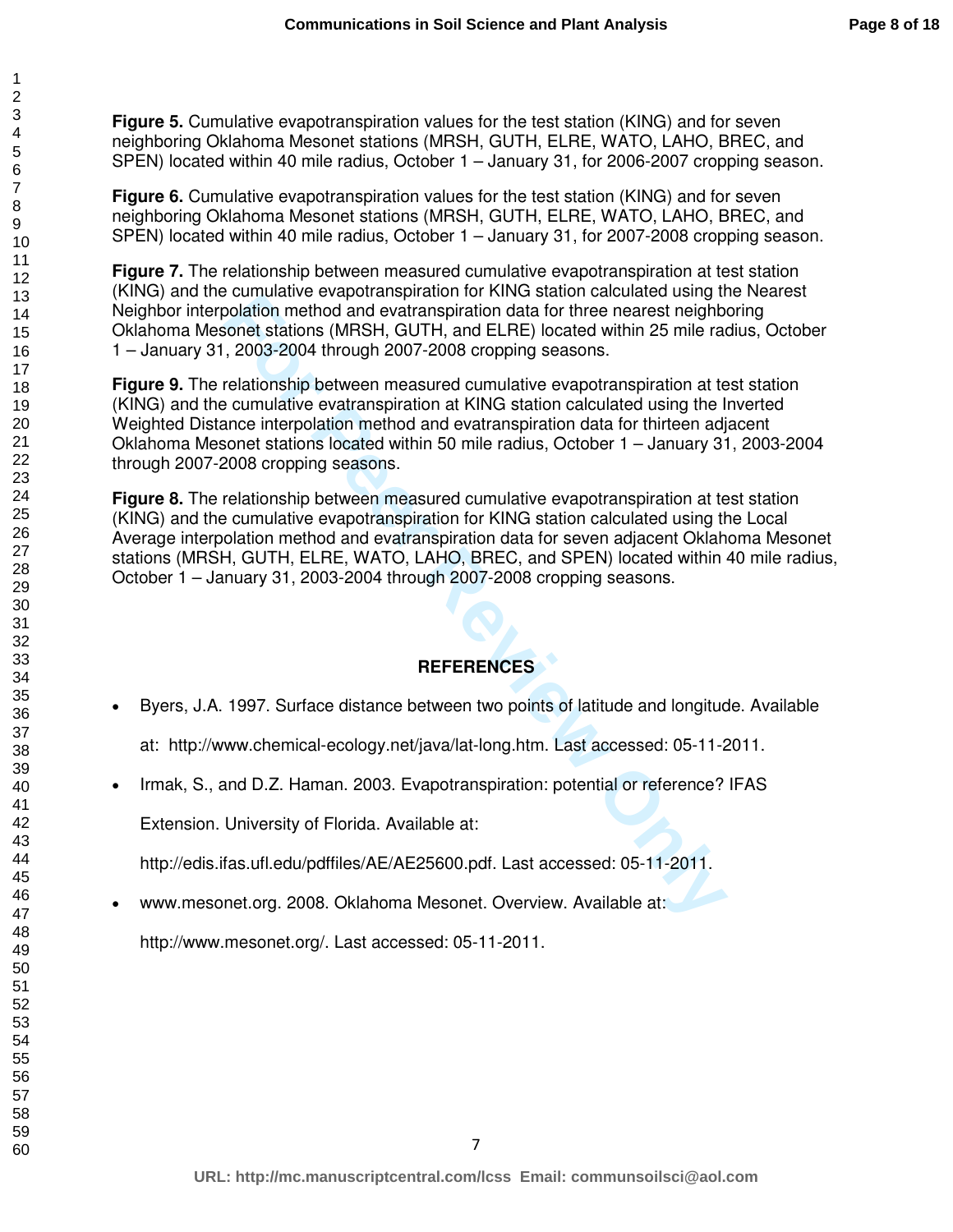|                          | Mesonet station      | Station ID  | Distance from KING site, miles |  |
|--------------------------|----------------------|-------------|--------------------------------|--|
| $\mathbf{1}$             | Kingfisher           | KING        | $\overline{\phantom{a}}$       |  |
| $\overline{2}$           | Marshal              | <b>MRSH</b> | 24                             |  |
| 3                        | Guthrie              | <b>GUTH</b> | 24                             |  |
| $\overline{\mathcal{A}}$ | ElReno               | <b>ELRE</b> | 24                             |  |
| $\sqrt{5}$               | Watonga              | <b>WATO</b> | 35                             |  |
| 6                        | Lahoma               | <b>LAHO</b> | 37                             |  |
| $\overline{7}$           | <b>Breckingridge</b> | <b>BREC</b> | 39                             |  |
| 8                        | Spenser              | <b>SPEN</b> | 40                             |  |
| $\boldsymbol{9}$         | Marena               | MARE        | 41                             |  |
| 10                       | Minco                | <b>MINC</b> | 42                             |  |
| 11                       | Hinton               | <b>HINT</b> | 42                             |  |
| 12                       | Fairview             | <b>FAIR</b> | 42                             |  |
| 13                       | Stillwater           | <b>STIL</b> | 49                             |  |
| 14                       | Perkins              | <b>PERK</b> | 49                             |  |
| m                        |                      |             |                                |  |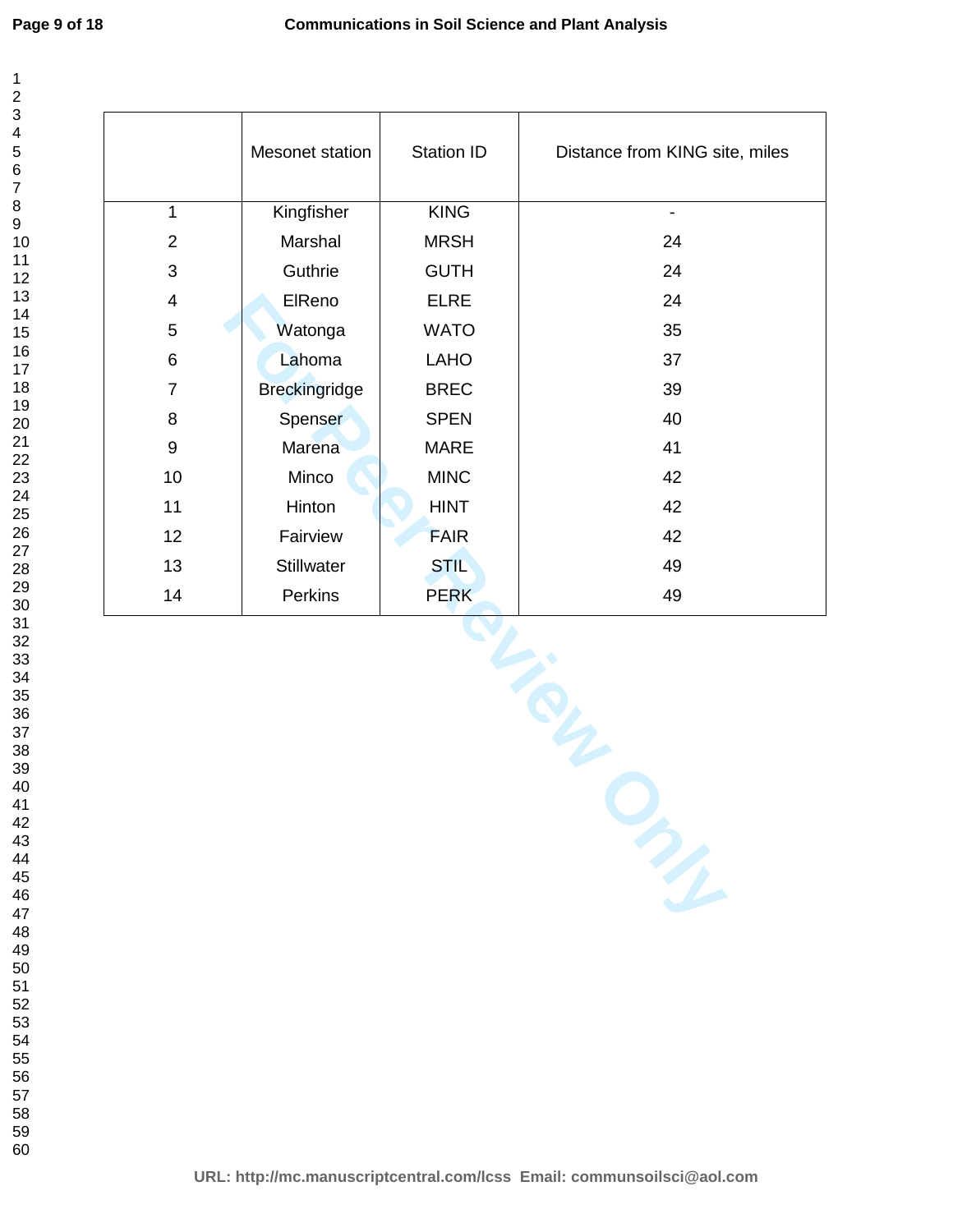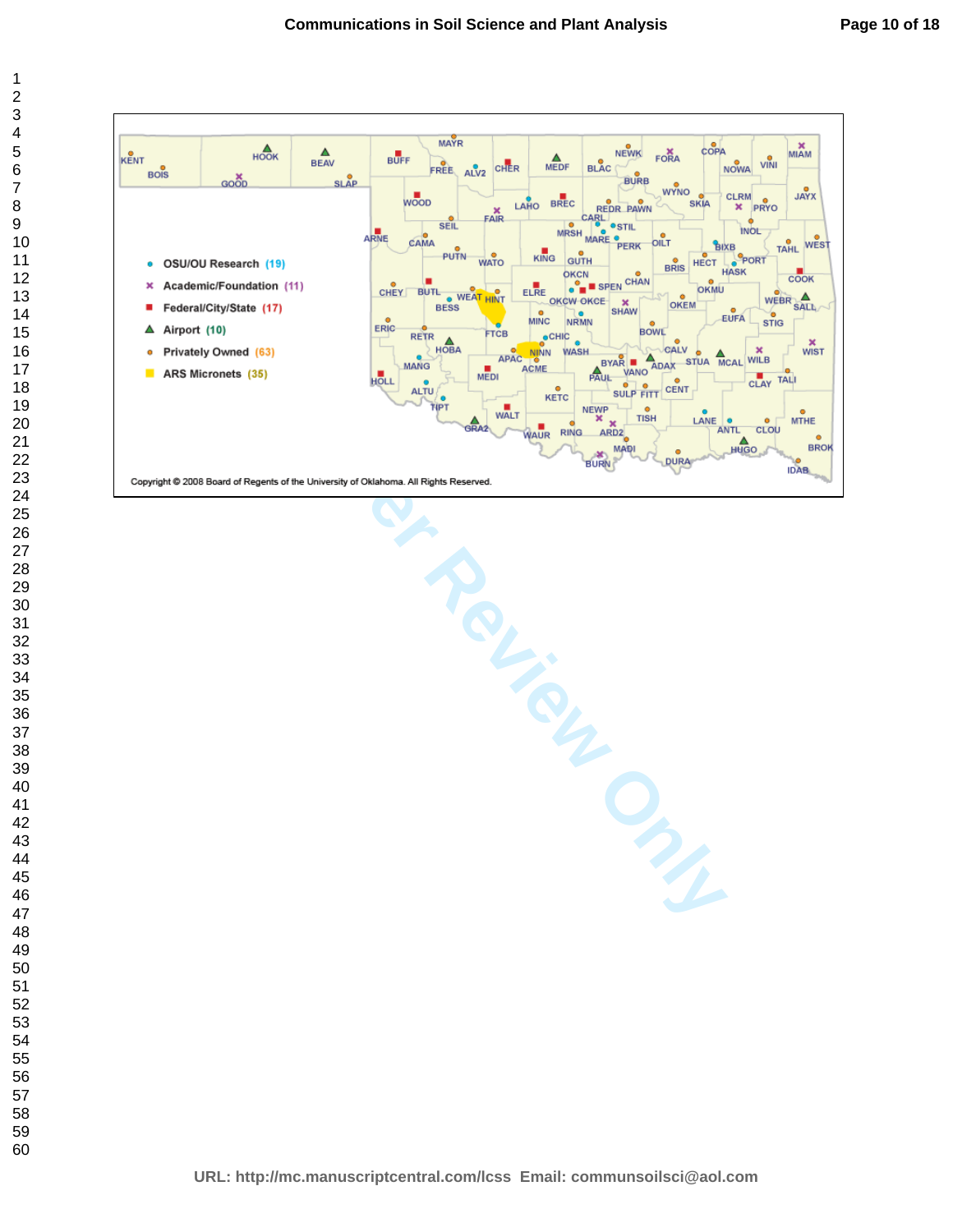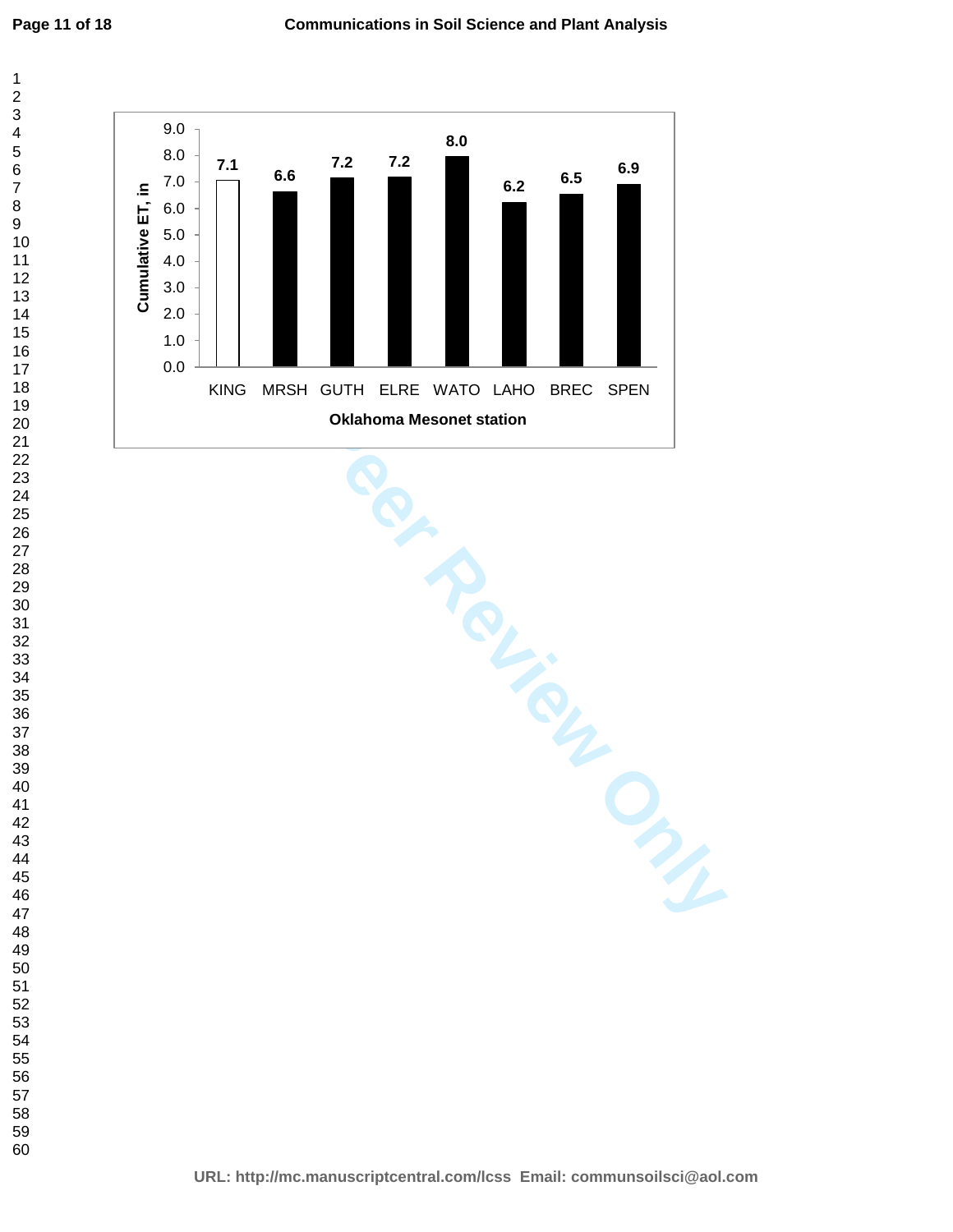

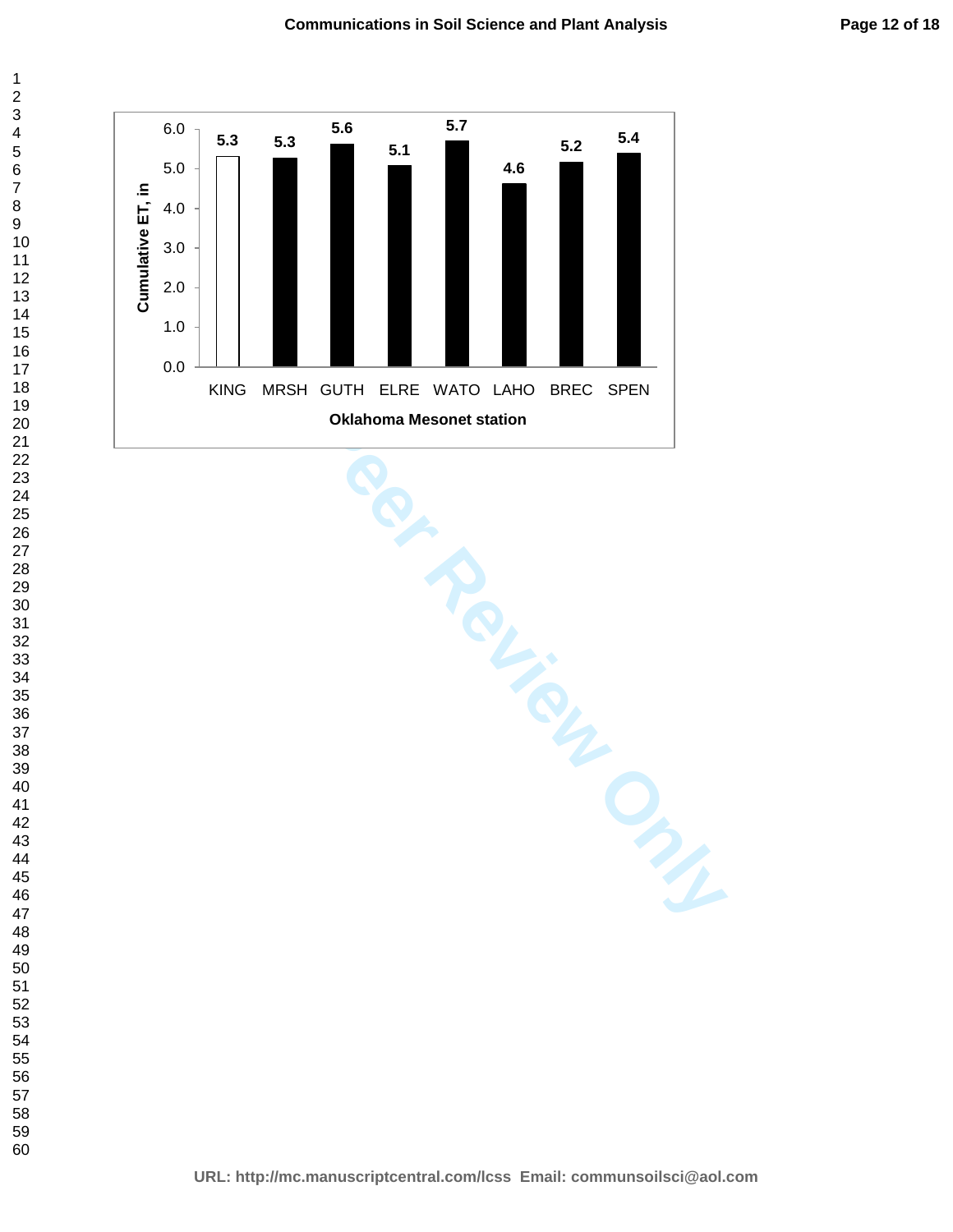**Page 13 of 18**



TING MRSH GUTH ELRE WATO LAHO BREC SPEN<br> **FOR PERIMPING MASONO**<br> **FOR PERIMPING MASONO STATION**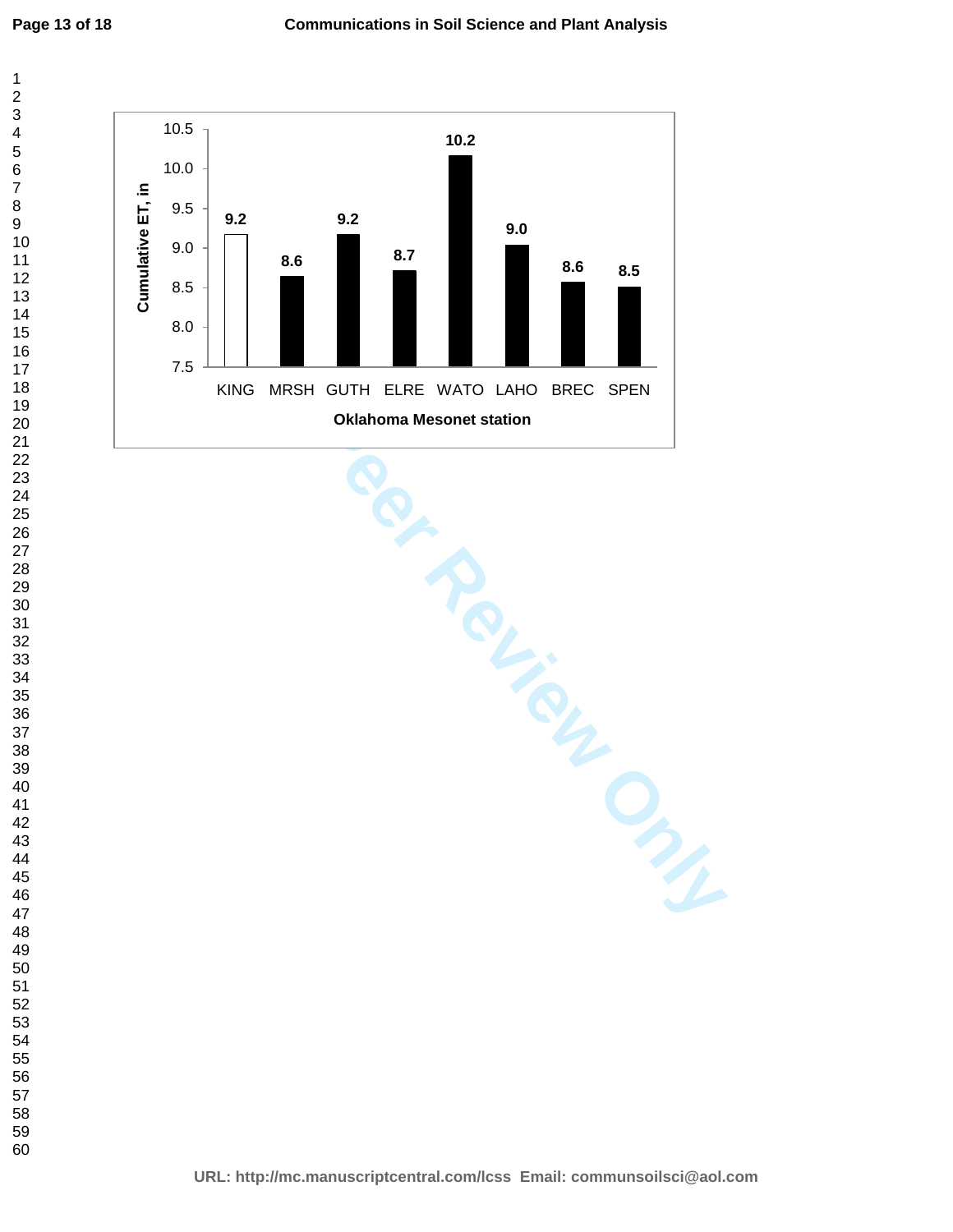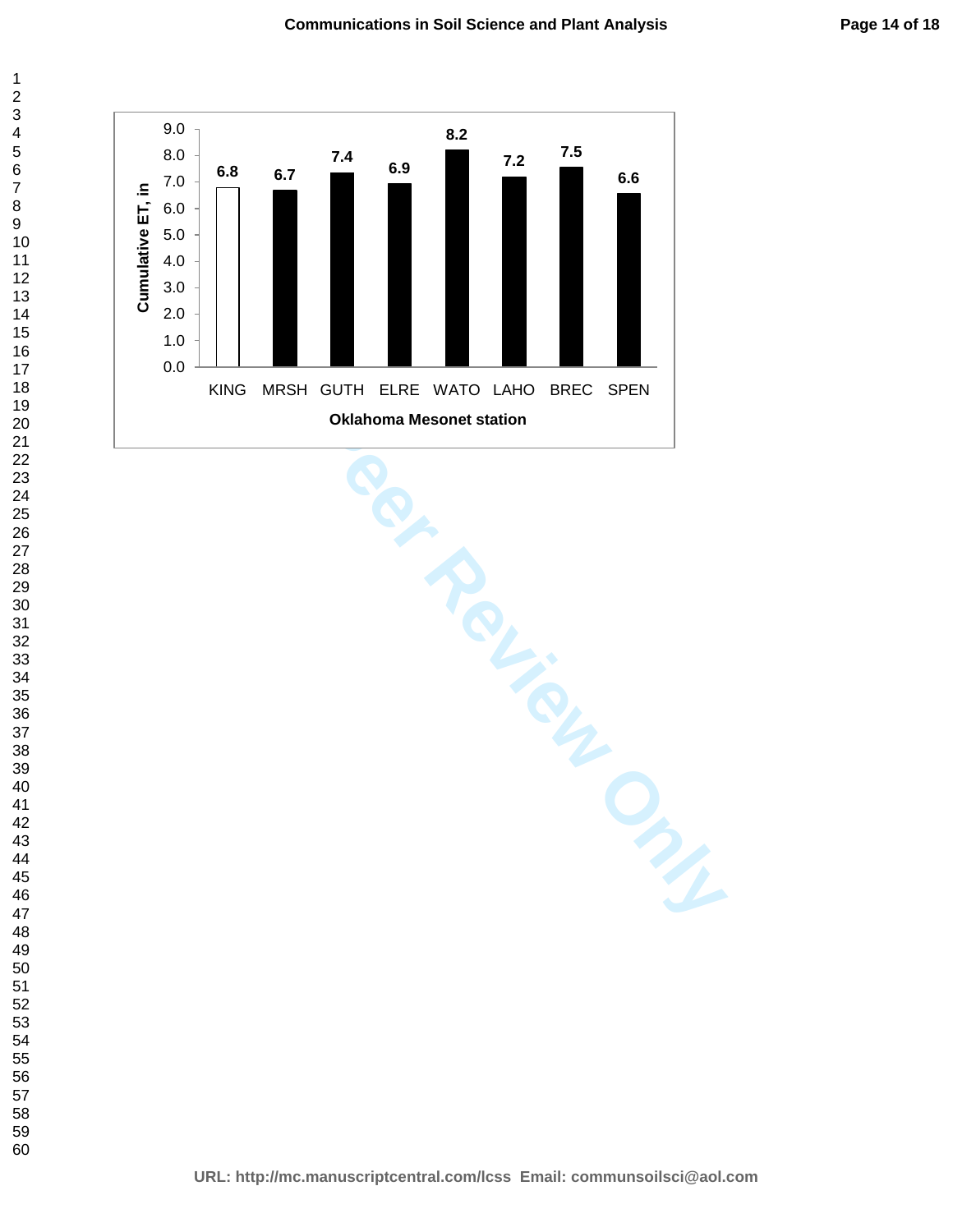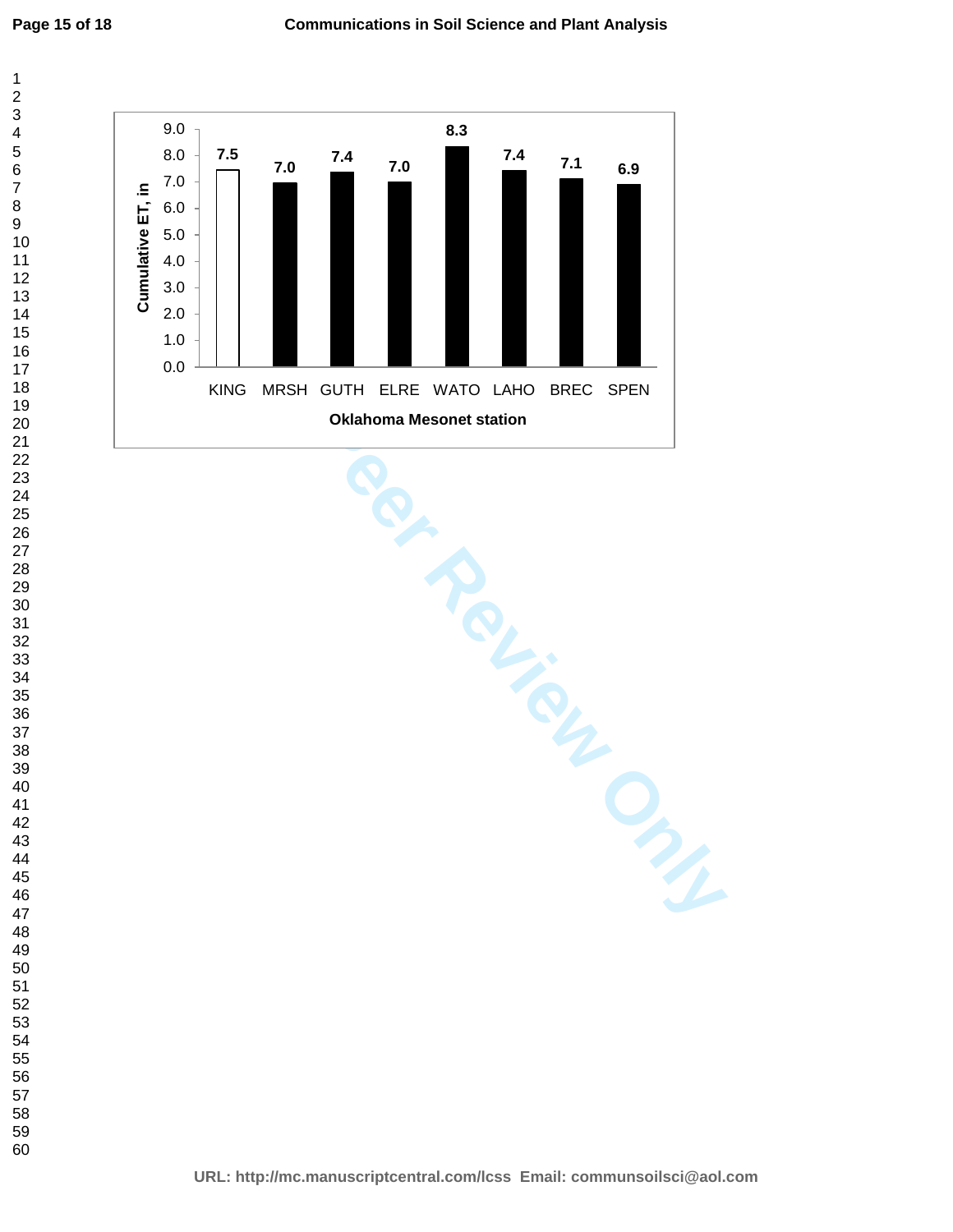

For Constituted cummulative ET using the NN interpolation, in<br>
and the NN interpolation, in<br>
and the NN interpolation, in<br>
and the NN interpolation, in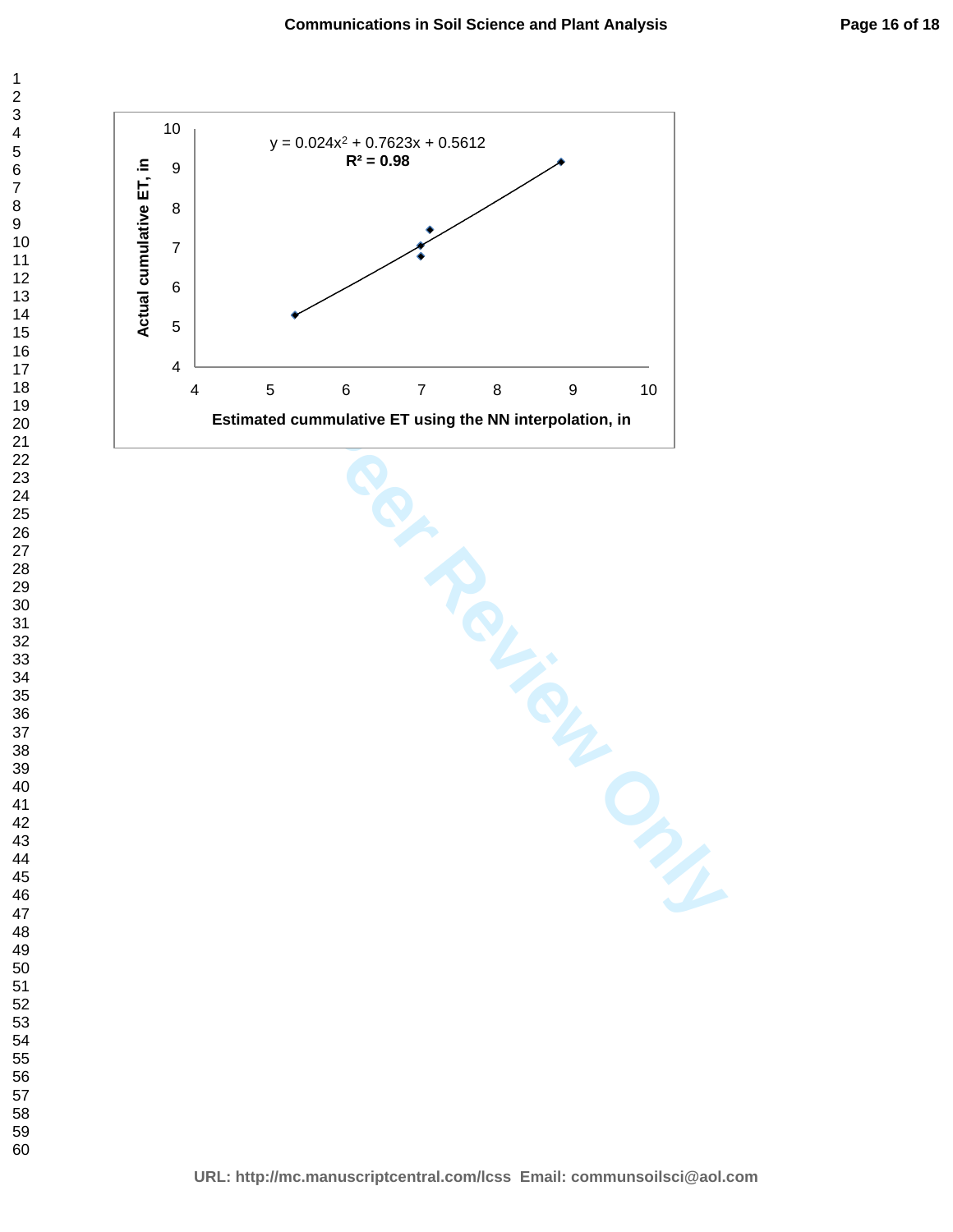